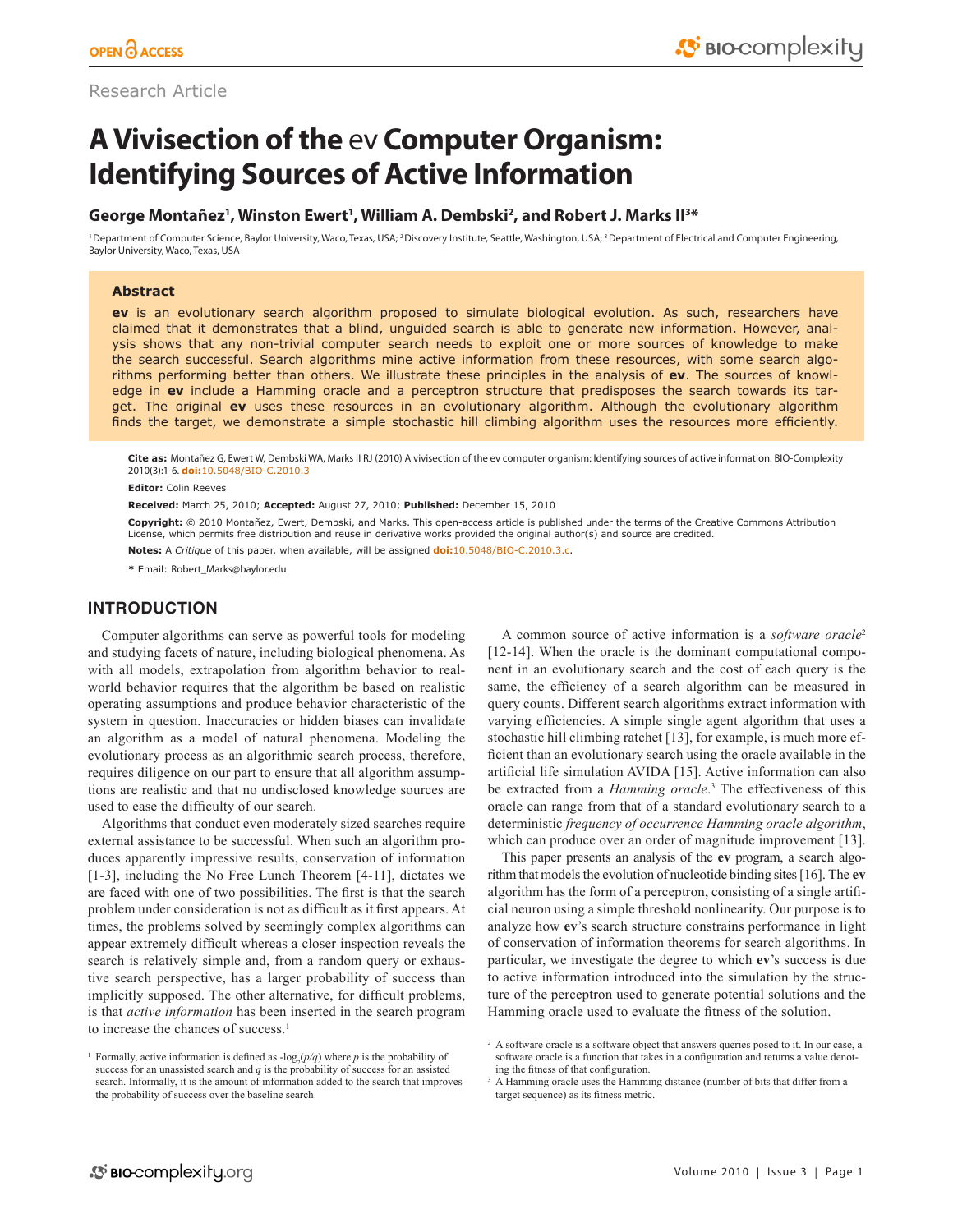## **ANALYSIS AND RESULTS**

### **Information measures**

We use the following information measures [1,2,13,17,18] to assess the performance of a search:

*Endogenous information* is a measure of the difficulty of a search and is given by

$$
I_{\Omega} = -\log_2 p \tag{1}
$$

where *p* is the probability of success for an unassisted query. *Exogenous information* in a search program is given by

$$
I_s := -\log_2 q \tag{2}
$$

where  $q$  is the probability of success of an assisted query under the same set of constraints.

*Active information* is the difference between the endogenous and exogenous information, denoted as4

$$
I_{+} \coloneqq I_{\Omega} - I_{S} = -\log_{2} \frac{p}{q} \tag{3}
$$

Each of the three information measures has units of bits. If the knowledge about the space is not accurate or is otherwise misleading, the active information can be negative.

In addition, for any search algorithm, such as **ev**, a resource constraint must be imposed. Otherwise, unlimited time and computer resources would allow an exhaustive search. Let *Q* denote the query count,  $Q_{\text{max}}$  the maximum allowable number of queries before abandoning the search, and E the expectation [19]. Under a query count constraint, the *active information per query, I*⊕, is

$$
I_{\oplus} = \mathcal{E}\left[\frac{I_{+}}{Q}\right] \tag{4}
$$

*I*<sub>⊕</sub> can be estimated by averaging the active information per query over *K* trials of  $Q_{\text{max}}$  queries or less. For the  $k^{th}$  trial, there are two possibilities. Either success is achieved with  $Q_k \leq Q_{\text{max}}$ queries, in which case the point estimate of  $I_{\text{m}}$  is  $I_{\text{o}}/Q_k$ , or if a success is not achieved with  $Q_{\text{max}}$  queries, then the point estimates of  $I_{+}$  and  $I_{\oplus}$  both have a value of zero.

Thus, defining  $\varsigma_k$  such that  $\varsigma_k = 1$  for a success in  $Q_{\text{max}}$  or fewer queries, and  $\varsigma_k = 0$  and  $Q_k = Q_{max}$  for a failure, we can estimate  $I_{\oplus}$ as the average over *K* trials.<sup>5</sup> That is,  $I_{\varphi} \approx \langle I_{\varphi} \rangle$  where

$$
\langle I_{\oplus} \rangle = \frac{1}{K} \sum_{k=1}^{K} \varsigma_{k} \left( \frac{I_{\Omega}}{Q_{k}} \right)
$$

$$
= \frac{I_{\Omega}}{K} \sum_{\text{successes}} \frac{1}{Q_{k}} \tag{5}
$$

This estimate,  $\langle I_{\rm e} \rangle$ , needs to be interpreted with the same caution as the average speed of an auto on a road trip. Instantaneous values can be significantly higher or lower than the average.

We refer to  $I_{\phi}/I_{\alpha}$  as the *normalized active information per query*, and the estimated normalized active information per query is given by

$$
\frac{\langle I_{\oplus} \rangle}{I_{\Omega}} = \frac{1}{K} \sum_{\text{successes}} \frac{1}{Q_k}.
$$
 (6)

A similar measure<sup>6</sup> is the *active information per mean query*,

$$
I_{\rm H} = \frac{I_{\Omega}}{\rm E}[Q] \tag{7}
$$

which we can estimate by

$$
\langle I_{\rm \oplus} \rangle = \frac{I_{\Omega}}{\langle Q \rangle} \tag{8}
$$

where

$$
\langle \mathcal{Q} \rangle = \frac{1}{K} \sum_{\text{successes}} \mathcal{Q}_{k} \,. \tag{9}
$$

#### **Analysis of endogenous information in** ev

The **ev** search algorithm can be viewed as an *inversion of a perceptron*<sup>7</sup> [21-23]. This is illustrated in Figure 1 on the next page. The **ev** simulation creates a population of 64 synthetic *organisms*, each with a *genome* consisting of a 256 base string (excluding five extra bases at the end that are not part of the genome proper), with the bases stored as two-bit integers: A=00, C=01, G=10 and T=11. There are, therefore,  $n = 256$  nucleotides at the perceptron output that serve as potential binding sites<sup>8</sup> each with  $\Gamma = 4$  possible bases. In this sequence, 16 of the 256 nucleotide site locations are designated as binding sites. The **ev** simulation begins by randomly assigning these 16 binding sites within the second half of the genome and fixes them for the duration of a run. The sequence of ones (binding sites) and zeros (not a binding site) are shown at the bottom of Figure 1. A published example [16] uses the specific locations<sup>9</sup>

```
t = [1, 10, 17, 26, 33, 43, 50, 60, 70, 76, 83, 92, 101, 109, 117, 125]. (10)
```
There is also a  $\Gamma \times \lambda$  weight matrix (see Figure 1) with  $\Gamma \lambda = 24$ elements that are represented as integers in the range of [-*R*, *R*-1] where  $R = 512$ . Since  $2R = 1024 = 4^5$ , five bases are needed to give each weight its value. There is a single bias,  $\theta$ , specified by five bases and having the same range as the weight elements. The perceptron works by sequentially processing the genome in blocks of  $\lambda = 6$  bases. As shown in Figure 1, each of the six columns are activated at one of four locations (A, C, G or T) in accordance to the nucleotide above. The weights of these activated locations are summed. The bias,  $\theta$ , is subtracted from this sum and the result compared to a threshold. If positive, the location is announced as

 $4$  The plus sign subscript on  $I_{+}$  represents information being added about the search.

<sup>&</sup>lt;sup>5</sup> A similar active information rate was used in the dissection of AVIDA [18] using an instruction count rather than queries.

<sup>&</sup>lt;sup>6</sup> From Jensen's inequality [20],  $E\left[\frac{1}{Q}\right] \ge \frac{1}{E\left[Q\right]}$ 

<sup>&</sup>lt;sup>6</sup> From Jensen's inequality [20],  $E\left[\frac{1}{Q}\right] \ge \frac{1}{E(Q)}$ . Thus  $I_{\omega} \ge I_{\omega}$ .<br><sup>7</sup> This is a process by which we find a set of weights and bias that give us some desired output behavior for our perceptron.

<sup>8</sup> Although all 256 positions along the genome are evaluated for errors and contribute to an organism's fitness, the randomly placed binding sites are restricted to the second half of the genome. In Figure 1 of reference 16, these correspond to bases 126 to 261. There are other nucleotides whose identities are interpreted as weights, window values, or the bias in the construction of the perceptron. Five additional bases are used at the end to accommodate a sliding window used in **ev**.

<sup>9</sup> The target binding sites start at location 131 (zero-indexed) in the first Figure of reference 16. Thus, location 10 here corresponds to nucleotide 141.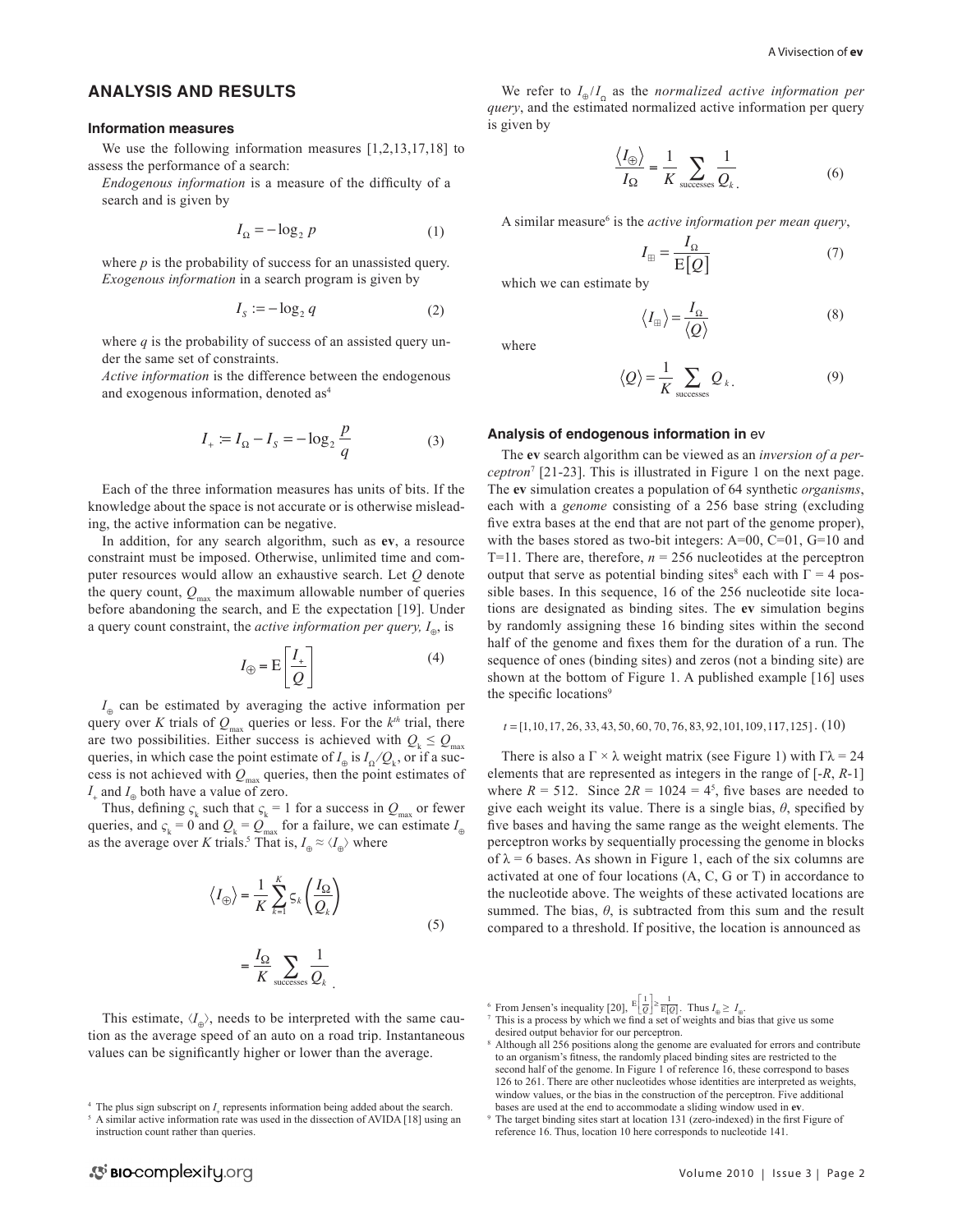

Figure 1. The perceptron structure of ev. The genome (top) has at each position Γ = 4 binary locations, each corresponding to A, G, C and T. The number one is inserted at the location corresponding to the base type, and the number zero is inserted at each of the three remaining locations. These are illustrated with white squares for ones and shaded squares for zeros. The genome's binary locations present binary (0,1)-inputs to the perceptron (middle), illustrated by circles shaded like the squares above them. The strip of the genome is shifted from right to left in unit increments of time. At each point in time, the window of  $\lambda = 6$  bases with binary inputs is multiplied by weights, the resulting values are added, and the bias  $\theta$  is subtracted. The sum *S* is then compared to the threshold operator. If the final sum is positive, the output is a one; otherwise it is a zero. Finally, the output is compared to the target (bottom). If they are different, an error is tallied. The genome sequence and the target sequence of (0,1)'s is advanced one step, and the process is repeated for the next target bit. **doi:**[10.5048/BIO-C.2010.3.f1](http://dx.doi.org/10.5048/BIO-C.2010.3.f1)

a binding site. Otherwise, not. This value is compared to the target value. The search problem is to have all of these values match those of the target values, *e.g*. those in Equation 10. After the complete genome is examined, the total number of places where the perceptron output and the target differs is recorded. This is an exclusive or (XOR) between the two bit strings, and the number of differences between the two is the separating Hamming distance. The Hamming distance tells us how well the perceptron is doing. If the Hamming distance is zero, there is a perfect match and we have found a genome that properly identifies the binding sites.

*Analysis based on ev output.* There are at least two ways to analyze the search algorithm in **ev**. The accumulated error from the XOR in Figure 1 is the response to a *Hamming oracle* for a binary alphabet, which announces the total number of bits the target differs from the output. The Hamming oracle is a rich source of active information [13]. Searching only from the perspective of the output, the binary target can be identified with  $\langle I_{\alpha} \rangle$  = one bit of active information per query.

A simple approach to demonstrate this is as follows: Query with an output of all ones and record the Hamming distance. Change the first bit to zero. If the Hamming distance is larger, the first bit is a one. If smaller, a zero. Repeat for all the bits. When the second to last bit is identified, the final bit can be identified by matching the Hamming distance measured first. This approach supplies one bit of active information per query. There are other algorithms that extract information from the Hamming oracle more efficiently [13].

*Analysis based on ev perceptron structure.* The more interesting case for analysis involves a search using the perceptron structure and the organism's genome, rather than modifying its output directly. In this case, we search for a sequence of nucleotides that produces a weight matrix and bias that calculates a perceptron output identical to the target.

In the search for the binding sites, the target sequences are fixed at the beginning of the search. The weights, bias, and remaining genome sequence are all allowed to vary. Finding them is a form of the perceptron inversion problem [22]. A search space  $\Omega$  consists of all possible values of weights, genome sequence, and bias. There are 256 nucleotide bases (A, C, G, T) used for each simulation of **ev**. There are 5 additional bases used for a boundary condition for a sliding window across some of the bases. Including these bases, the search space is the 261 fold Cartesian product of the (A, C, G, T) bases. Bases are interpreted in different ways in the search:

- 1. As a nucleotide on the input strip at the top of Figure 1. There are  $256 + \lambda - 1 = 261$  nucleotides in the input strip.
- 2. As a weight in the Γλ matrix. Each weight has 10 bits (5 bases) of precision.
- 3. As the bias threshold *θ*. The bias also has 10 bits of accuracy.

Since there are four bases, the cardinality of the search space<sup>10</sup> is

$$
|\Omega| = 4^{261} = 1.37 \times 10^{157}
$$
 (11)

Every point in  $\Omega$  generates an XOR output of 256 bits. The search target  $\Omega$ <sub>T</sub> is the set of all points in  $\Omega$  that generate the 256 bit target sequence at the output.

#### **Performance analysis of the** ev **perceptron**

We now analyze the source the active information provided by **ev**'s perceptron structure. Denote the sum entered into the threshold operator in Figure 1 by *S*. There are 256 values of *S* in the output string. Let's call the  $k^{th}$  sum  $S_k$  and concatenate them into the vector

$$
\vec{S} = [S_1 \ S_2 \ S_3 \ \dots \ S_k \ \dots \ S_{256}]^T \tag{12}
$$

A given  $S_k$  is the sum of seven *independent and identically distributed* (i.i.d.) uniform discrete random variables. The random *tributed* (1.1.d.) uniform discrete random variables. The random variables in  $\overline{S}$ , though, are not independent. Each, for example, contains the same bias,  $\theta$ , as one of the seven numbers in its sum. If the output bits were independent, every possible binary string would have the same probability as any other and the same distribution of error. According to the Laplace-DeMoivre theorem [19, 24], they would therefore be Gaussian as in Figure 2B. However, the normalized histogram for **ev** in Figure 2A is far from Gaussian (see below for a demonstration). If the bias is large, it can push

<sup>10</sup> This number includes the five bases that are not searched.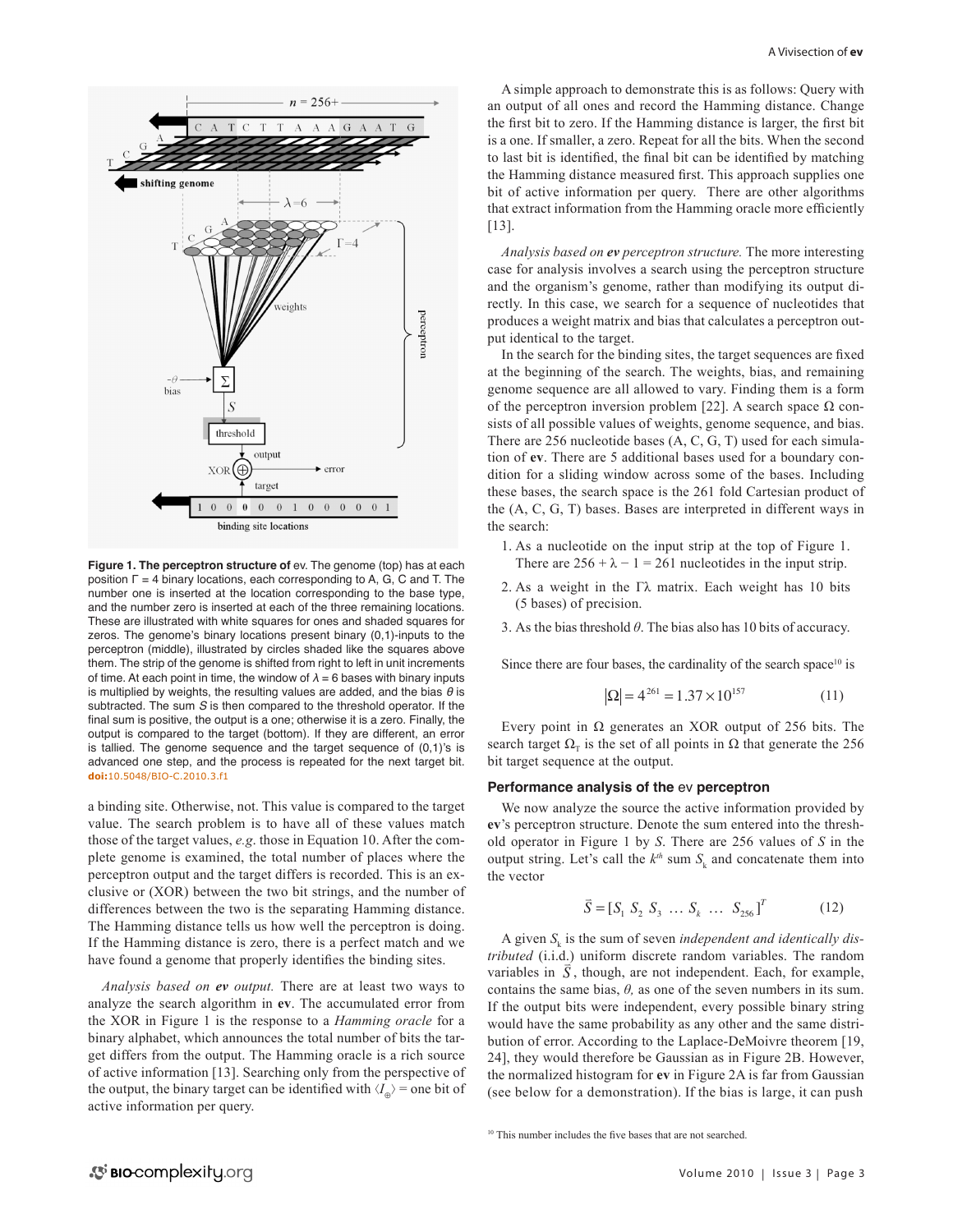

**Figure 2. Occurrence frequency of perceptron outputs**. **A:** The normalized histogram of the errors in **ev** for ten million trials using an all ones target (red line), and ten million trials using an all zeros target (black line). The two histograms are nearly graphically indistinguishable. There are zero errors in 0.15% of the trials for both. **B:** The Gaussian distribution we expect from the Laplace-DeMoivre theorem. **C:** This curve, equal to the results in A divided by the results in B, reveals the degree to which the frequency of occurrence for output sequences has been amplified by **ev**'s perceptron. The range of all three plots is from zero to 256. The frequency of all zeros expected by a randomly chosen string of bits is multiplied by 1.8  $\times$  10<sup>74</sup> by the perceptron. The frequency of occurrences of exactly 16 ones is amplified by a factor of 2.8  $\times$  10<sup>49</sup>. **doi:**[10.5048/BIO-C.2010.3.f2](http://dx.doi.org/10.5048/BIO-C.2010.3.f2)

all of the elements in  $\overline{S}$  to be positive. Once the threshold operator is applied, all of the positive values become one. Likewise, the opposite polarity of the bias will push the outputs of the threshold to zero. Only with biases near zero will the resulting binary string be a nearly even mix of ones and zeros. Outcomes with a large number of ones and a few zeros, or few ones and many zeros, are therefore more probable outcomes of the perceptron.

*No site a binding site.* Analyzing the target sequence consisting of all zeros (*i.e.*, no site is a binding site) illustrates the tendency for the perceptron to produce certain outputs more frequently than others. To see this, we ran the perceptron in Figure 1 once using uniform random sampling with no iteration and assessed the Hamming distance between the perceptron output bits and the target sequence of all zeros. The process was repeated using freshly generated random numbers. Figure 2A shows a histogram of the Hamming distance between randomly generated perceptron outputs and the target sequence for ten million such trials when the target sequence is all zeros. Rather than dipping to nearly zero at the origin, the *empirical probability of success* is

$$
q = 0.00155. \t(13)
$$

The exogenous information for an output of all zeros is therefore only  $I_s = \log_2(q) \approx 9$  bits.<sup>11</sup> Similar experiments were performed for an all ones target sequence, with nearly identical results.<sup>12</sup> The substantial decrease in difficulty (9 bits instead of the expected 256 bits) is due to active information introduced by the perceptron structure for an all zeros target. The reason, as we have shown, is that the **ev** perceptron is heavily predisposed for generating successful solutions for targets of the type shown in Equation 10 where a few ones are sprinkled in a sea of zeros.

A total of 261 nucleotides defines the perceptron structure in Figure 1, and the size of the search space is given by Equation 11. It follows that an astounding  $q|\Omega| \approx 2 \times 10^{154}$  genome sequences produce an output of all zeros.

*An upper bound on exogenous information*. Despite this predisposition, the probability of an unassisted search generating zeros with sparsely occurring ones, as specified for example in Equation 10, is still very small. We have two empirical estimates of the upper bound on the endogenous information of the **ev** problem. In both cases we conservatively assume there is only one perceptron that generates an output matching a desired 16 bit target, like that of Equation 10.

First, from the data used to plot Figure 2A, the frequency of occurrence of strings with zeros with precisely 16 ones is 0.0024. The probability of hitting the target in Equation 10 is then  $p = Pr$ [hitting target] = Pr [hitting target | 16 ones]  $\times$  Pr [16 ones]. There are

$$
\frac{1}{\pi} = \begin{pmatrix} 256 \\ 16 \end{pmatrix} \approx 10^{25} \tag{14}
$$

possible ways to arrange 16 ones and 240 zeros. Because there have been successful simulations, we know at least one of these can match the target sequence. Thus Pr [hitting target  $|16 \text{ ones}| \ge \pi$ and  $p \ge 0.0024 \times \pi = 2 \times 10^{-28}$ . We can therefore estimate

$$
I_s < 92 \text{ bits.} \tag{15}
$$

Second, **ev** requires that all binding sites be restricted to the second half of the genome (positions 126 through 256), as they are in the target sequences. After randomly initializing 1.5 billion independent genomes, 187 outputs were found to have exactly 16 ones occurring along the second half of the genome. Repeating the above calculations<sup>13</sup> results in the slightly tighter bound of

$$
I_S < 90 \text{ bits.} \tag{16}
$$

#### **Search algorithms using the** ev **perceptron.**

A search algorithm's role is to extract active information from the knowledge sources. Some search procedures do this better than others. In the case of **ev**, sources of knowledge guiding the search include the Hamming oracle and the predisposition of the perceptron to generate outputs that favor the type of targets shown. We show here that the evolutionary algorithm originally used for **ev** performs worse than simple stochastic hill climbing.14

*Algorithm A1 (stochastic hill climbing).* Stochastic hill climbing can be performed at the perceptron level involving all of the

<sup>&</sup>lt;sup>11</sup> From Jensen's inequality [20],  $E[\log_2 p] \le \log_2 E[p]$ , so this estimate is biased. The probability of predicting the outcome of 9.3 flips of a fair coin, however, is given by Equation 13. The same comment applies for Equations 15 and 16.

<sup>&</sup>lt;sup>12</sup> We found 15,234 successes in 10 million trials. For a target sequence of all ones, therefore,  $p \approx 0.00152$ 

<sup>&</sup>lt;sup>13</sup> We recalculated using  $\binom{131}{16}$  to reflect the smaller number of potential binding site positions.

<sup>&</sup>lt;sup>14</sup>This is also the case for AVIDA software [15]. The evolutionary search algorithm used in the original paper was shown to extract information from the knowledge sources in the program much less efficiently than other search algorithms [18].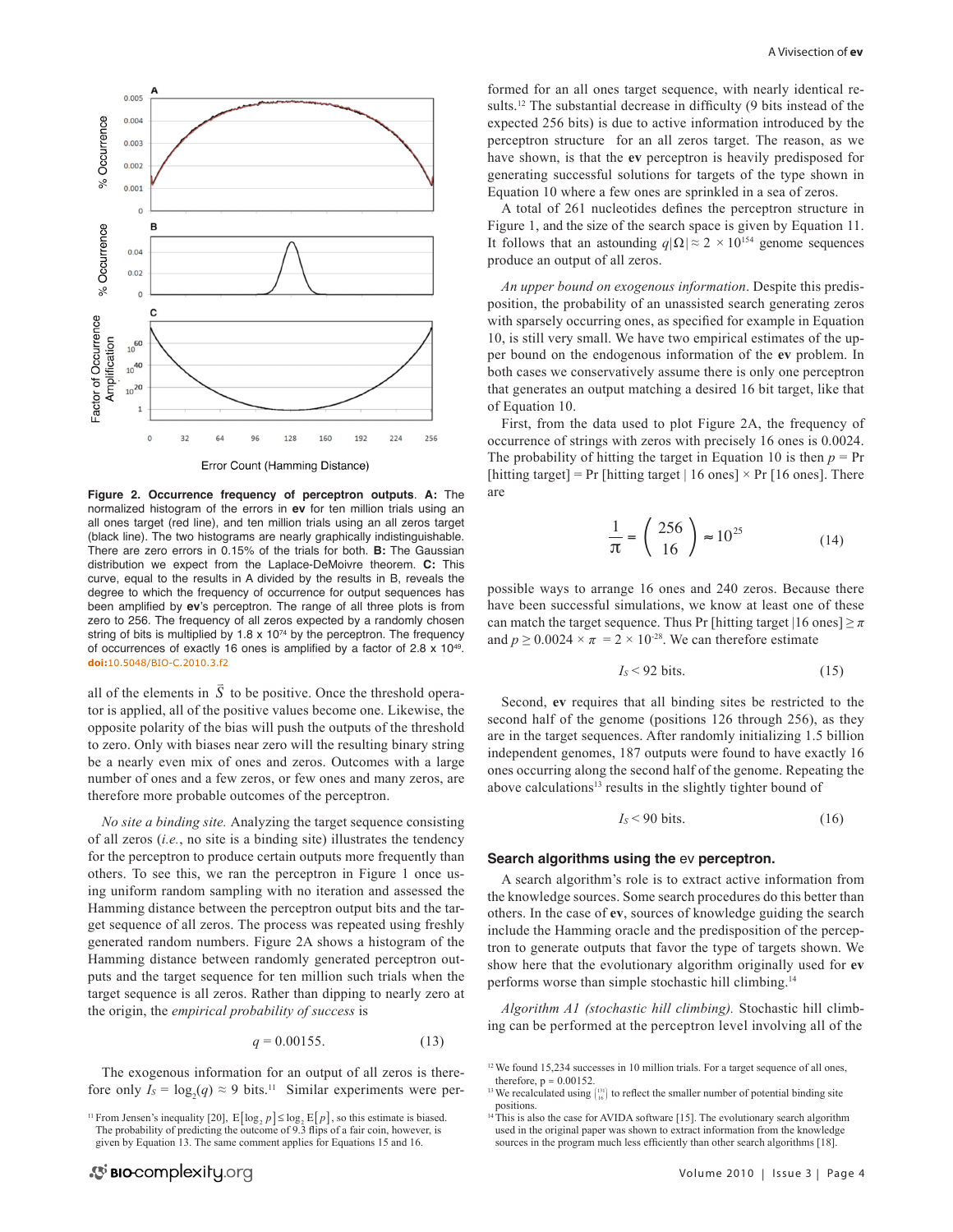genome bases in **ev**. We initialized by choosing 261 genome bases at random, and then computed the error output (see Figure 1). One of the 261 bases was replaced at random and the error output was recomputed. If the error was the same or smaller, the change was kept. If not, the change was discarded and the process repeated.<sup>15</sup> Simulation of  $K = 10,000$  separate searches<sup>16</sup> with  $Q_{\text{max}} = 100,000$ and random initializations produced a 100% success rate. The average number of queries for success was  $\langle \mathcal{O} \rangle = 10,601$ . According to Equation 8, the estimated normalized active information per mean query for algorithm *A1* is therefore

$$
\frac{\langle I_{\text{H}}\rangle}{I_{\Omega}} \approx 1.09 \times 10^{-4} \tag{17}
$$

*Algorithm A2 (evolutionary perceptron inversion of* **ev***).* The original **ev** program [16] used an evolutionary search algorithm for finding binding sites. The search was seeded with  $M = 64$  randomly selected *organisms* and, in each iteration, two adjacent bits from a randomly chosen nucleotide in each organism were discarded, replacing them with two randomly chosen bits. (As before, the nucleotides are represented by two-bits.) Half of the mutated genomes with the highest fitness were then selected to be the parents of the next generation.<sup>17</sup>

Using  $Q_{\text{max}} = 100,000$  as the maximum query count per search<sup>18</sup>, simulation of  $K = 10,000$  separate searches using randomly generated initializations produced 9,115 successes. The average number of queries for success was, ⟨*Q*⟩ = 63,568 or 993 *generations*. This compares to the single simulation result of 704 generations reported in the original **ev** paper [16]. Applying Equation 6, the estimated normalized active information per mean query for algorithm *A2* thus gives

$$
\frac{\langle I_{\text{H}}\rangle}{I_{\Omega}} \approx 1.55 \times 10^{-7}
$$
 (18)

Comparing with Equation 17, we see that algorithm *A1* is roughly 700 times more efficient than *A2*, the evolutionary algorithm used by **ev**.

*The effect of differing mutation rates.* The above results were obtained using a fixed mutation rate of one base change (two bits) per organism per generation for both *A1* and *A2*. We further measured the search performance of the *A2* strategy using several different mutation rates<sup>19</sup>. A comparison of success rate and mutation rate for the *A2* algorithm is shown in Figure 3. The optimal mutation rate for *A2* was found to be roughly 1.75 mutations per child,20 per generation, with the 1 mutation per child rate chosen by Schneider being slightly less efficient, but still within the range of workable mutation rates.

*The effect of random uniform generated binding sites in stochastic hill climbing.* We have shown the perceptron favors gen-

<sup>16</sup> All experimental results in this paper were obtained using the online ev simulation software available at http://www.evoinfo.org/ev.

- <sup>17</sup>The standard notation for this algorithm is  $(32, 64)$ -ES [25,26].
- <sup>18</sup> 10,000 populations each running for a maximum of 1,563 generations (corresponding to  $Q_{\text{max}} = 64 \times 1,563 \approx 100,000$  queries).

eration of strings of output zeros peppered with occasional ones, or ones peppered with zeros. The target sequences generated in the original **ev** program are the former. Further experiments demonstrated a severe performance decrease when the binding sites are chosen by a 50-50 coin flip. We simulated the **ev** search using randomly generated binding sites with each site along the second half of the genome (positions 126 through 256) having a 50% chance of being marked as a binding site. We measured the performance using mutation rates of 1, 1.5, 2, 4 and 8 mutations per child, per generation, with a query cutoff of  $Q_{\text{max}} = 100,000$  queries for 10,000 runs each. The **ev** search was only successful for mutation rates of 1 and 1.5, failing to find the target in under 100,000 queries for all other mutation rates. A mutation rate of 1 mutation per child using the random 50-50 bindings resulted in a success rate of only 0.05 (compared to the prior success rate of 0.91), while a mutation rate of 1.5 mutations per child resulted in a success rate of 0.0003 (compared to the prior success rate of 0.99). Changing the binding sites pattern to an even mix of zeros and ones therefore severely hampers search performance.



**Figure 3. Search success rate** vs. **mutation rate for algorithm** A2. Results are from a population size of 64 and a query cutoff of  $Q_{\text{max}} = 100,000$ queries**. doi:**[10.5048/BIO-C.2010.3.f3](http://dx.doi.org/10.5048/BIO-C.2010.3.f3)

## **CONCLUSIONS**

The success of **ev** is largely due to active information introduced by the Hamming oracle and from the perceptron structure. It is not due to the evolutionary algorithm used to perform the search. Indeed, other algorithms are shown to mine active information more efficiently from the knowledge sources provided by **ev** [13].

Schneider [16] claims that **ev** demonstrates that naturally occurring genetic systems gain information by evolutionary processes and that "information gain can occur by punctuated equilibrium". Our results show that, contrary to these claims, **ev** does not demonstrate "that biological information...can rapidly appear in genetic control systems subjected to replication, mutation, and selection" [16]. We show this by demonstrating that there are at least five sources of active information in **ev**. 21

1. *The perceptron structure.* The perceptron structure is predisposed to generating strings of ones sprinkled by zeros or strings of zeros sprinkled by ones. Since the binding site target is mostly zeros with a few ones, there is a greater

<sup>&</sup>lt;sup>15</sup>This algorithm is commonly denoted as  $(1+1)$ -ES [25,26].

<sup>&</sup>lt;sup>19</sup> All tests were performed with 10,000 runs, using a population size of 64 and a query cutoff of 100,000 queries.

<sup>20</sup>Fractional mutations are generated by randomizing the mutation number. To achieve 1.75 mutations per child, each child receives at least one mutation and has a 75% chance of receiving an additional, second mutation.

<sup>21</sup>Two of the sources of active information, 3 and 4, are discussed in our previous work [1,2,5].